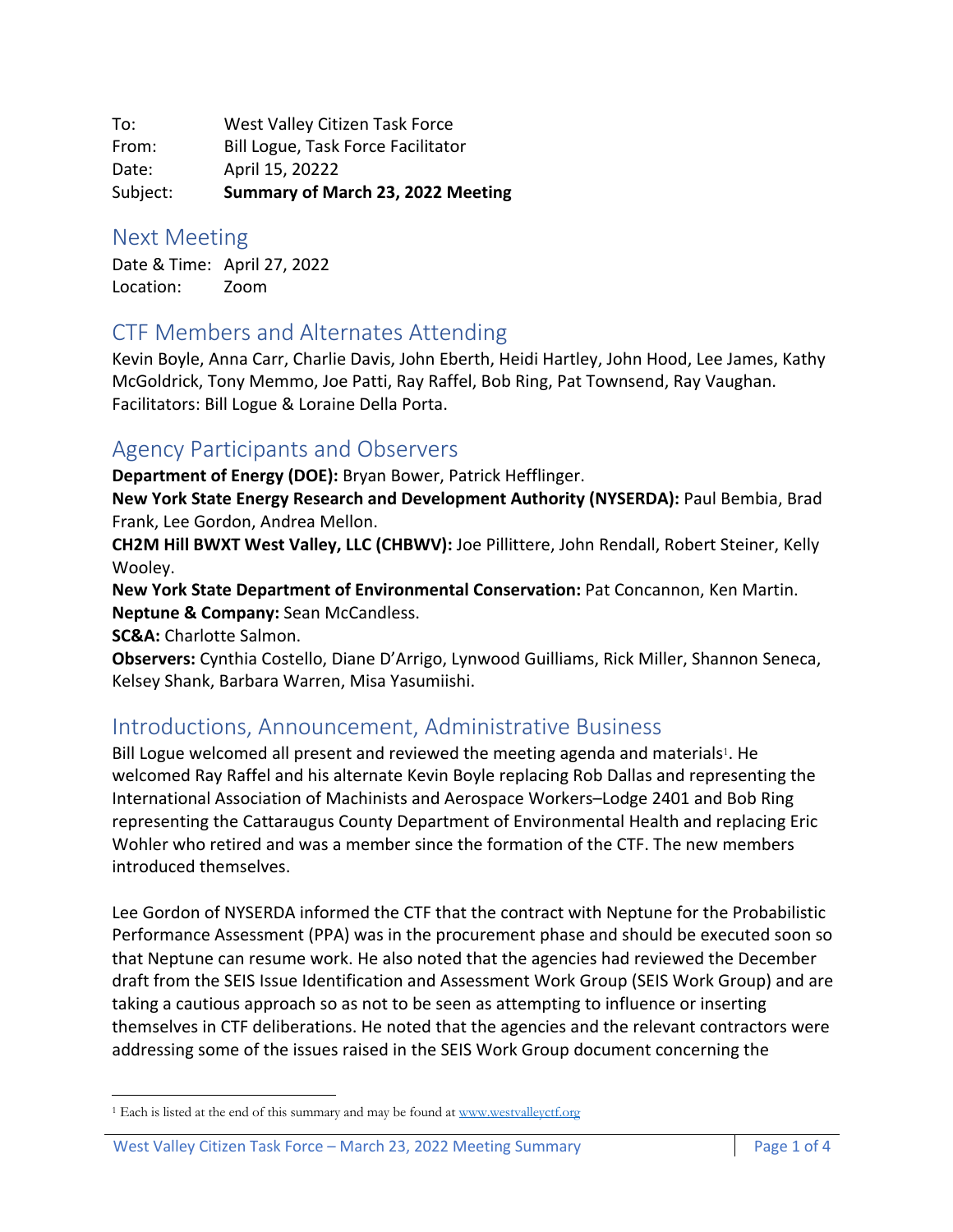landscape evolution modeling and that after Neptune resumes work, an update on the analytical approaches that will be used in the Probabilistic Performance Assessment (PPA) would be provided.

# CHBWV Project Update

Kelly Wooley of CHBWV presented a project update.

**Safety.** Mr. Wooley reviewed safety information. The monthly tracking statistics are improving. With two (2) recordable cases being more than a year old and being eliminated from the rolling average, the Total Recordable Case Rate and Days, Away, Restricted are at .33.

**COVID-19 Controls.** On March 9 new guidance allowed for lifting of masking protocols. COVID related preventive maintenance and cleaning activities continue with an emphasis on good hygiene.

**Main Plant Deactivation.** Decontamination scabbling of the Product Purification Cell (PPC) continues with 1,100 ft<sup>2</sup> completed out of 2,400 ft<sup>2</sup>. Additional characterization has been done on all walls and the decontamination is effective. The space is relatively small but is about 60 ft tall and is a difficult space for workers. The workers wear "bubble" protective suits with external air supplied. In the Vent Wash Room significant progress continued with completion of 28 cuts of vent duct and 19 sections of duct removed. There is additional cleanup of loose material from the cutting and application of fixative to be completed. The Acid Recovery Cell/Off-Gas Aisle (OGA) curtain containment is installed, a second story curtain added and OGA wall opening installed.

In response to a question concerning PPC-S decontamination in cell corners, Mr. Wooley noted that the goal of 80% decontamination appeared to being met and additional characterization sampling would be undertaken in the corners to assess the contamination level where the Nitrocision® process does not reach. At this time, CHBWV does not believe there is much contamination in the corners.

**Demolition of Ancillary Support Structures.** The demolition of the Load-In/Load-Out Facility is complete with the last section of structural steel adjacent to the Main Plant Process Building (MPPB) being left in place. Crews completing final removal of off gas piping under the building.

**Main Plant Processing Building (MPPB) Demolition Preparation.** The water management system is ready to turn over to operations. The 10-Plex Office Complex repurposed for use as the primary entry and exit location to the demolition area is complete. The Drum Cell modifications are complete except for emergency egress lighting which is on special order. Prepping of intermodals has begun in the space.

**Balance of Site Facilities and Infrastructure.** Soil, debris and containment structure removal from the installation of the Permeable Treatment Wall (PTW) is complete and the area has been regraded and is awaiting seeding in the spring. As of March 9, 300 inter-modals of soil and 131 of debris have been filled and characterized, 427 intermodals have been shipped on 73 railcars and 231 intermodals received and prepared. A culvert over Erdman Brook was replaced with six (6) precast concrete sections. The culvert is on the onsite roadway leading to the rail shipping area and the work is in anticipation of increased use and weight loads on the road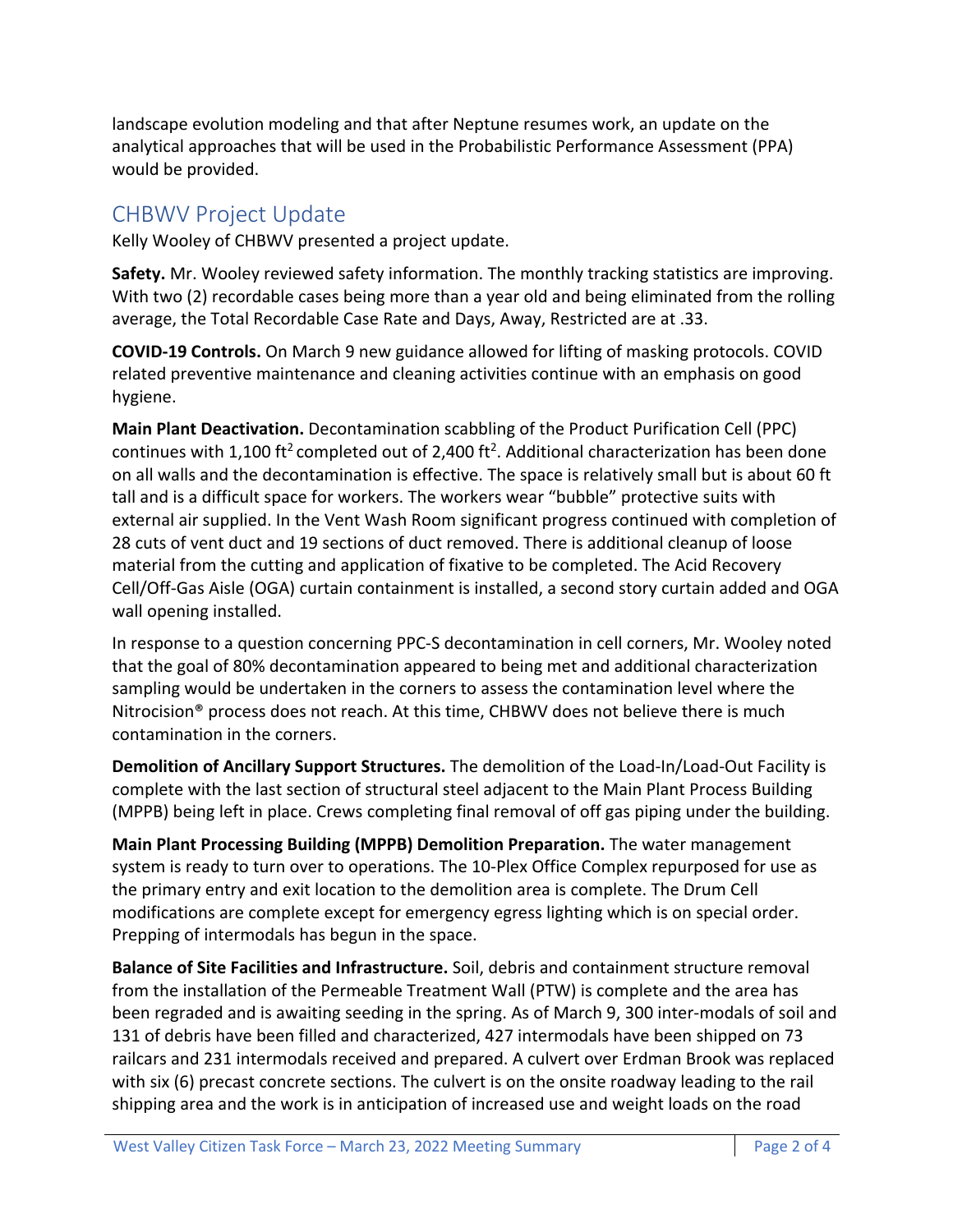during MPPB demolition.

In response to a question later in the meeting about erosion around the culvert, Mr. Bower noted that the culvert was being replaced due to its age (50 years) and anticipated future weight loads from the MPPB demolition. Replacement of the culvert was not due to erosion.

**New Scope.** Under the new scope, the bid to replace the guard house was issued and a twoweek extension granted; a drawing from a vendor was received for shielded overpacks for the Chemical Process Cell degraded legacy waste containers and delivery is expected in the third quarter of the year; plans for Tank 8-D4 waste sampling and characterization continue. Conceptual design is underway for the re-route of Lagoons 4 and 5 to allow Lagoon 3 to be taken out of service.

In response to a question, Mr. Bower noted that the liquid and sludge in tank 8D-4 is the result of flush water during Vitrification Facility deactivation.

# CTF Discussion

**New Member Orientation.** At the outset of the CTF discussion the facilitator and original CTF members Ray Vaughan and Joe Patti briefly summarized the formation of the group and how it conducted it initially educated itself on the issues before issuing the 1998 Report. In addition to commenting on draft documents and other activities at the site, group members have periodically met with DOE leaders and Congressional representatives in Washington to advocate for work and funding at the site. The group has worked by consensus and both critiqued and worked cooperatively with the agencies.

**SEIS Issue Identification & Assessment Work Group Discussion.** Ray Vaughan gave a brief presentation highlighting the reasons the Work Group was suggesting that expert assistance be solicited through the draft Structured Invitation. He noted that the draft was a working document that would be edited as new information comes to light.

As part of his presentation Mr. Vaughan noted both the boundaries of the site and the impact on the tax rolls for the Town of Ashford and highlighted the different estimates of erosion in the draft Environmental Impact Statements and modeling through the Phase 1 Studies process. He showed images of water pathways from the site to Cattaraugus Creek through the Seneca Nation to Lake Erie and the Niagara River – the path or potential waterborne contamination from any release. A member noted that international borders should be considered.

Mr. Gordon of NYSERDA noted that in the past models have been used to predict the timing and location of impacts from erosion. With the Probabilistic Performance Assessment (PPA) a different approach is being taken where the modeling tries to identify appropriate distribution for ranges of rates of erosion impacts and different time intervals. He expressed hope that Neptune would be able to discuss this in the near term.

The question was raised as to whether experts would be willing to advise the CTF on a pro bono basis. Several members suggested that academics may be willing to assist on discrete aspects. A member noted that the draft Invitation articulates the key issues of concern to the CTF and acts to raise the awareness of others. They also noted that new technologies may have developed since the issuance of the CTF 1998 Report.